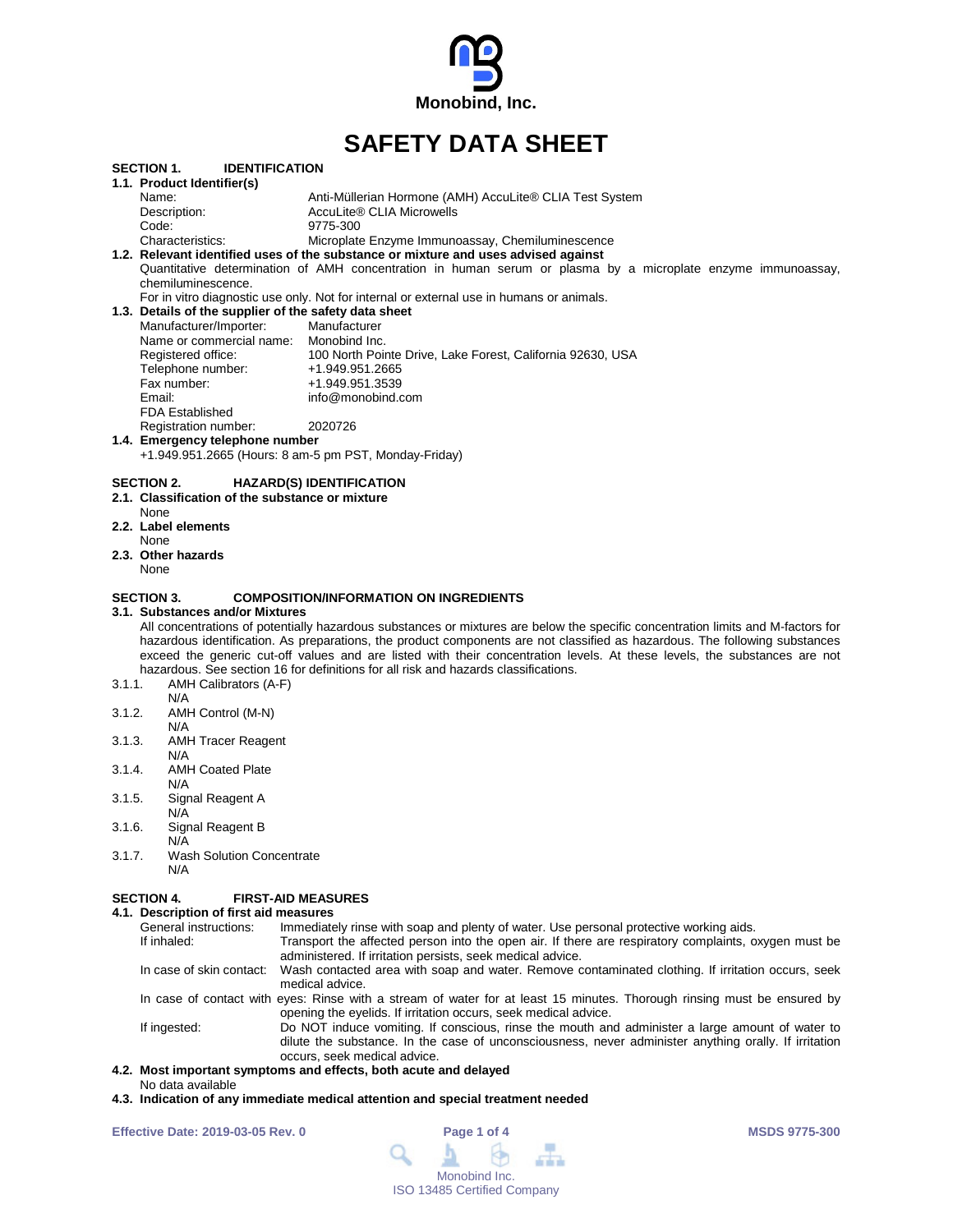No data available

## **SECTION 5. FIRE-FIGHTING MEASURES**

## **5.1. Extinguishing media**

- Carbon dioxide, dry powder, foam, water
- **5.2. Special hazards arising from the substance or mixture**
- None

#### **5.3. Advice for firefighters**

Wear appropriate personal protective equipment and clothing. Wear self-contained breathing apparatus, if necessary.

#### **SECTION 6. ACCIDENTAL RELEASE MEASURES**

- **6.1. Personal precautions, protective equipment and emergency procedures**
- Avoid contact with skin and eyes. Wear suitable personal protective clothing.
- **6.2. Environmental precautions**
- Avoid penetration into sewerage systems, surface and ground water. Avoid soil pollution.
- **6.3. Methods and material for containment and cleaning up**
- Cover with suitable absorbing material. After removing the substance, rinse the spot of spilling thoroughly with water and soap. Dispose of waste according to all federal, state, and local regulations.
- **6.4. Reference to other sections**

See Section 8 for personal protective equipment. See Section 13 for appropriate disposal methods.

## **SECTION 7. HANDLING AND STORAGE**

**7.1. Precautions for safe handling**

Avoid spills. Avoid contact with skin, eyes and clothing. Use suitable protective means to work with the substance. Use in a well-ventilated area. Follow good manufacturing practices when using product. Do not drink, smoke, or eat in work areas.

## **7.2. Conditions for safe storage, including any incompatibilities**

- 7.2.1. Kit and unopened components:
	- Store at temperatures between  $+ 2$  and  $+ 8$  °C in a dry and dark place until expiration date.
- 7.2.1. Opened components:
- Opened reagents are stable for sixty (60) days when stored at 2-8 °C.
- 7.2.2. For prepared reagents (see product insert):
- Diluted wash buffer should be stored at room temperature (2-30 °C) for up to 60 days.

#### **7.3. Specific end uses**

Product procedure should be performed by a skilled individual or trained professional for in vitro diagnostic use only.

## **SECTION 8. EXPOSURE CONTROL/PERSONAL PROTECTION**

## **8.1. Control parameters**

No substances with occupational exposure limits.

- **8.2. Exposure controls** 8.2.1. Eye/face protection: Safety glasses or goggles with side shields recommended<br>8.2.2. Skin protection: Compatible protective gloves recommended. Wash han Compatible protective gloves recommended. Wash hands after properly removing and disposing of gloves. Other skin protection: Laboratory coats are recommended.<br>
Respiratory protection: No respiratory protection is required 8.2.3. Respiratory protection: No respiratory protection is required. Use product in rooms enabling good ventilation. If local exhaustion is necessary, general (forced) exhaustion is recommended.
- 8.2.4. Thermal hazards: None

## **SECTION 9. PHYSICAL AND CHEMICAL PROPERTIES**

# **9.1. Information on basic physical and chemical properties**

Annearance:

| .      | '                         |                                                           |  |
|--------|---------------------------|-----------------------------------------------------------|--|
|        | Physical state (at 20 °C) |                                                           |  |
|        | Liquid:                   | Tracer Reagent, Wash Solution Concentrate, Signal Reagent |  |
|        | Solid:                    | Calibrators, Controls, Microtiter strips                  |  |
|        | Colour                    |                                                           |  |
|        | Straw:                    | Calibrators, Controls                                     |  |
|        | Blue:                     | <b>Tracer Reagent</b>                                     |  |
|        | Clear:                    | Signal Reagents, Wash                                     |  |
| 9.1.2. | Odour:                    | None                                                      |  |
| 9.1.3. | Odour threshold:          | Unknown                                                   |  |
| 9.1.4. | pH value:                 | Stop solution: $<$ 3                                      |  |
|        |                           | Calibrators: $7.4 \pm 0.2$                                |  |
|        |                           | Controls: $7.4 \pm 0.2$                                   |  |
|        |                           | Enzyme: $7.3 \pm 0.2$                                     |  |
|        |                           | Microtiter strips: $7.5 \pm 0.2$                          |  |
|        |                           | Wash Solution Concentrate: $8.8 \pm 0.2$                  |  |
|        |                           | Signal Reagent A: 9.0                                     |  |
|        |                           | Signal Reagent B: 5.0                                     |  |
| 9.1.5. |                           | Melting point/freezing point: Not determined              |  |
|        |                           |                                                           |  |

- 9.1.6. Initial boiling point/ boiling range: Not determined<br>9.1.7. Flash point: Not applicable
- Flash point: Not applicable

**Effective Date: 2019-03-05 Rev. 0 Page 2 of 4 MSDS 9775-300**

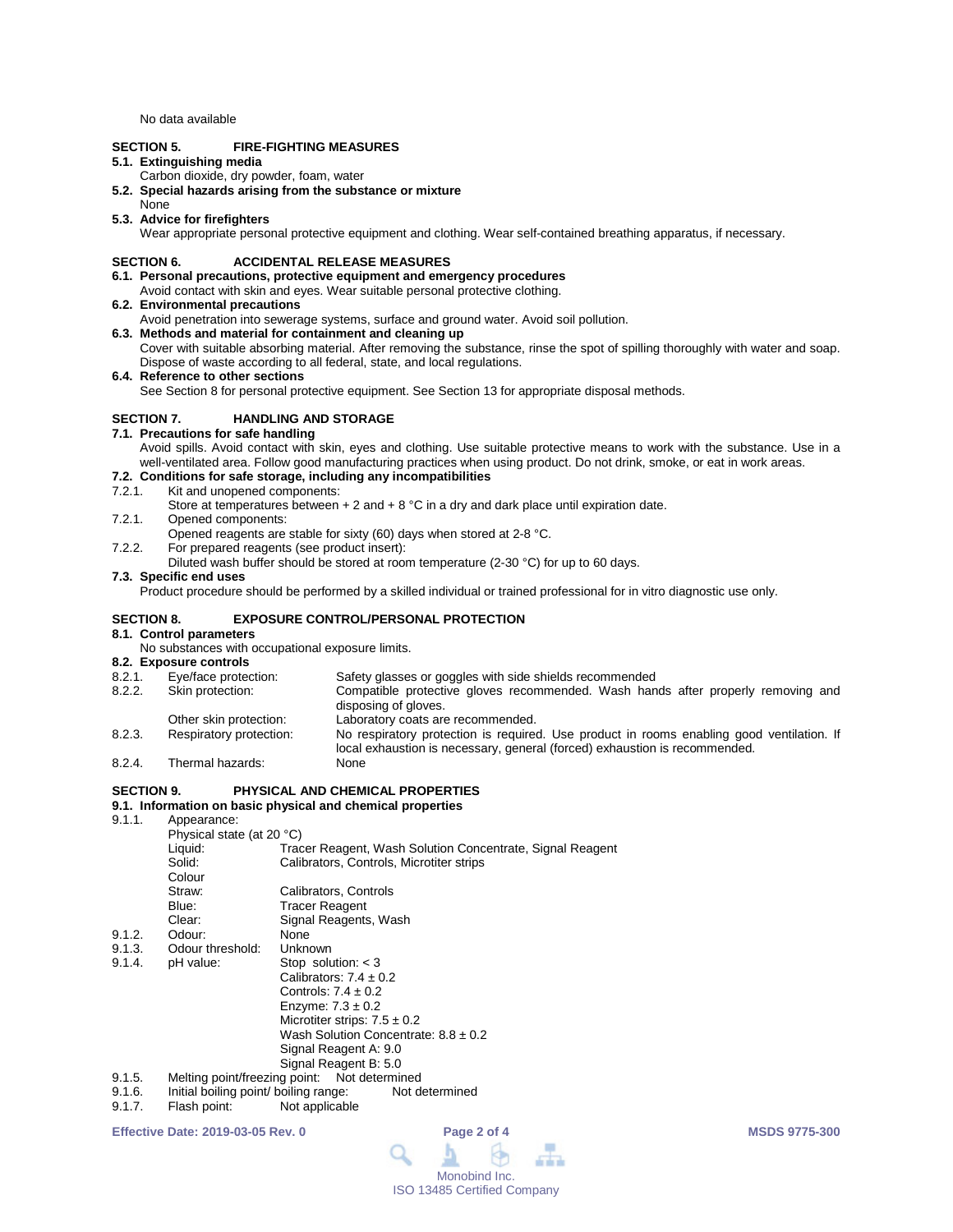- 9.1.8. Evaporation rate: Not determined<br>9.1.9. Flammability (solid, gas): Not flammable
- 9.1.9. Flammability (solid, gas):<br>9.1.10. Upper/lower flammability
- 9.1.10. Upper/lower flammability or explosive limits: Not applicable<br>9.1.11. Vapour pressure: Not determined
- 9.1.11. Vapour pressure: Not determined<br>9.1.12. Vapour density: Not determined
- 9.1.12. Vapour density: Not determined<br>9.1.13. Relative density: Not determined
- 9.1.13. Relative density:<br>9.1.14. Solubility:
- Water soluble
- 9.1.15. Partition coefficient: n-octanol/water: Not determined<br>9.1.16. Auto-ignition temperature: Not applicable
- 9.1.16. Auto-ignition temperature: Not applicable<br>9.1.17. Decomposition temperature: Not determined
- Decomposition temperature:
- 9.1.18. Viscosity: Not determined<br>9.1.19. Explosive properties: None
- 9.1.19. Explosive properties: None<br>9.1.20. Oxidising properties: Not determined
- Oxidising properties:
- **9.2. Other information**

None

## **SECTION 10. STABILITY AND REACTIVITY**

**10.1.Reactivity**

No known reactivity hazards associated with product **10.2.Chemical stability**

- Stable under recommended storage conditions
- **10.3.Possibility of hazardous reactions**
- No hazardous polymerization
- **10.4.Conditions to avoid**
- Excessive heat and light
- **10.5.Incompatible materials**

Acids

**10.6.Hazardous decomposition products** Not determined

## **SECTION 11. TOXICOLOGICAL INFORMATION:**

- 
- **11.1.Information on toxicological effects** 11.1.1. Acute toxicity: Not determined<br>11.1.2. Skin corrosion/irritation: Not determined
- 11.1.2. Skin corrosion/irritation:<br>11.1.3. Serious eye damage/irrit
- 
- 11.1.3. Serious eye damage/irritation: Not determined<br>11.1.4. Respiratory or skin sensitisation: Not determined 11.1.4. Respiratory or skin sensitisation: Not determined
- 11.1.5. Germ cell mutagenicity:<br>11.1.6. Carcinogenicity:

No component of this product present at levels ≥ 0.1% is identified as probable, possible or confirmed human carcinogen by NTP (National Toxicology Program), IARC (International Agency for Research on Cancer), or OSHA (Occupational Safety & Health Administration) 11.1.7. Reproductive toxicity: 11.1.8. STOT-single exposure: Not determined<br>11.1.9. STOT-repeated exposure: Not determined

- 11.1.9. STOT-repeated exposure: Not determined 11.1.10. Aspiration hazard:
- 11.1.11. Information on likely routes of exposure:
	- If ingested: No known health effects<br>
	If inhaled: No known health effects No known health effects
	-
	- If contact with skin: No known health effects No known health effects

11.1.12. Symptoms related to the physical, chemical, and toxicological characteristics: None after short or long-term exposure

#### **SECTION 12. ECOLOGICAL INFORMATION**

**12.1.Toxicity**

Not determined.

## **12.2.Persistence and degradability**

- Not determined **12.3.Bioaccumulative potential**
- Not determined
- **12.4.Mobility in soil**
- Not determined

#### **12.5.Results of PBT and vPvB assessment**

- Not determined
- **12.6.Other adverse affects**

#### Not determined

## **SECTION 13. DISPOSAL CONSIDERATIONS**

## **13.1.Waste treatment methods**

All waste disposals must be carried out in accordance with federal, state, and local legislation and administrative regulations. A licensed professional waste disposal service should be utilized to dispose of material and packaging.